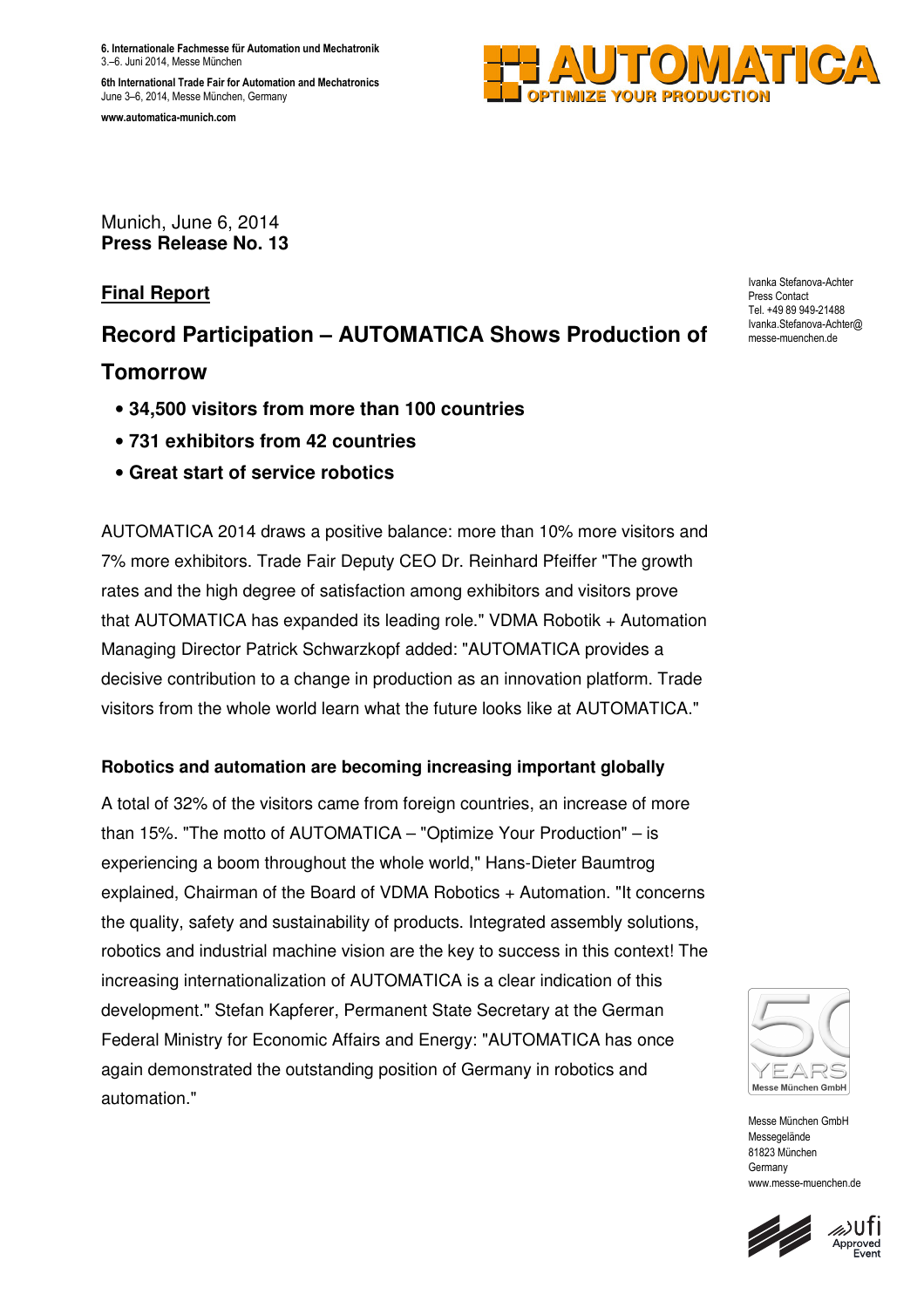

Page 2

#### **SPARC: 2.8 billion euros for European robotics**

The role of the industry is becoming very clear on a European level. Neelie Kroes, Vice President of the European Commission, announced the world's largest civil robotics promotion program SPARC at AUTOMATICA 2014. With a total volume of 2.8 billion euros, Europe's leading position is to be expanded and consequently more than 240,000 jobs created. Ms. Kroes emphasized: "AUTOMATICA is a perfect opportunity to showcase the latest European robotics technology."

#### **Man and machine will work hand in hand in the future**

Robotics and automation are reaching a new dimension with man-machine cooperation. Robots are handling work in the place of people that is monotonous, injurious to health and requires no special job skills. This makes workplaces more productive, flexible and ergonomic. AUTOMATICA also showed the enormous potential for small- and medium-sized firms in numerous examples.

#### **Professional service robotics – a fantastic start**

Marketable service robotics created a lot of interest. More than 60 companies, specialized in service robotics with B2B relation, exhibited the outstanding possibilities of intelligent service robots and components from the areas of medicine and nursing, inspection and maintenance as well as logistics. The Berlin-based company Argo Medical Technologies won the first Service Robotics Masters Start-up Award with its exoskeleton suit, which provides paraplegics with the possibility to walk again.

#### **The fourth industrial revolution on the rise**

The fourth industrial revolution has no longer been just a vision for quite some time. Trade fair visitors obtained information about the concrete effects of Industry 4.0 on production in live demonstrations and during talks given by experts. "The realization of Industry 4.0 will determine our future, because we

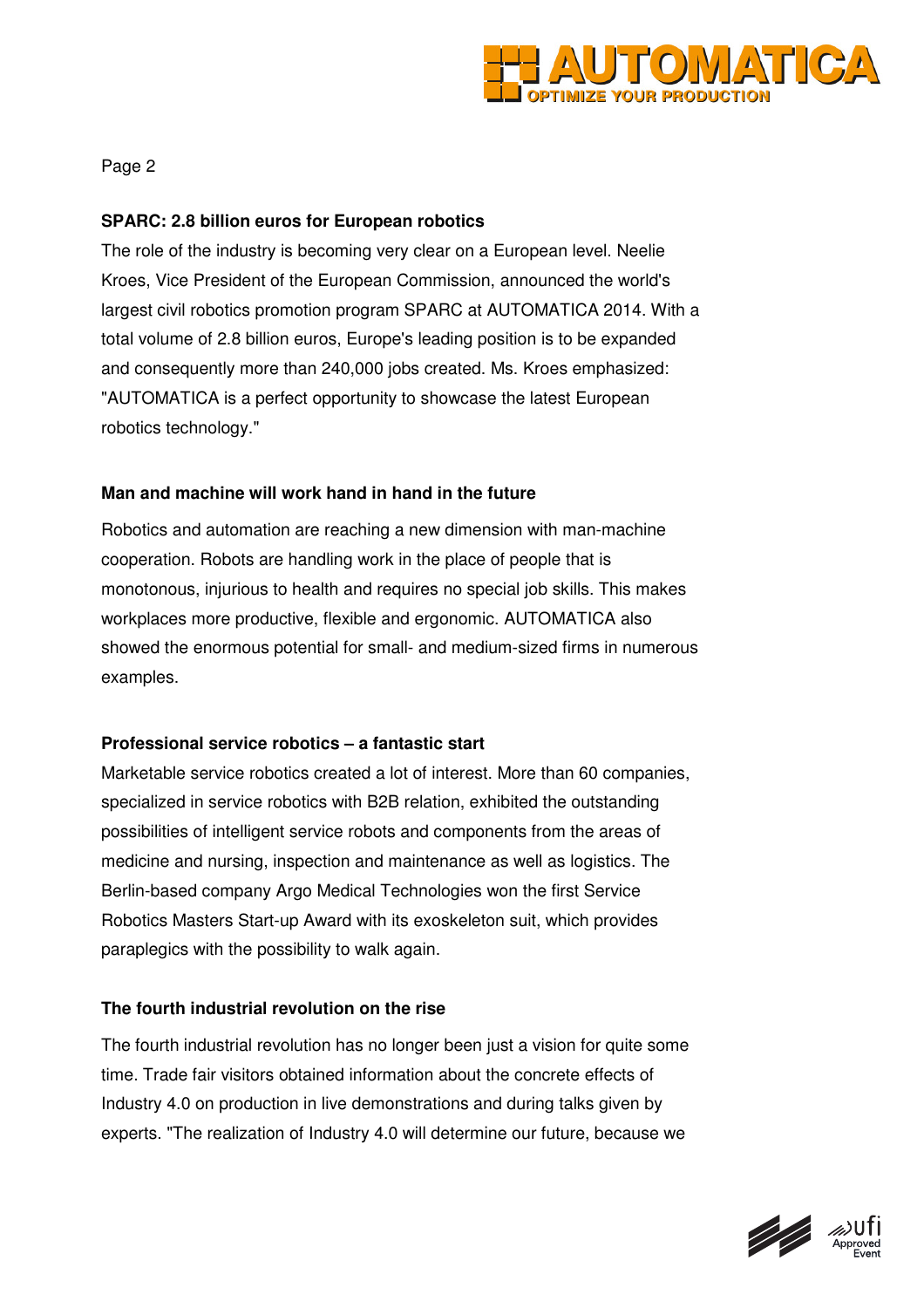

Page 3

can only succeed in establishing a networked, resource-efficient and highly flexible form of doing business in this way," Mr. Kapferer explained.

#### **Good mood among visitors and exhibitors**

The range of offers at the trade fair ensured full halls and created a good mood among exhibitors and visitors. The independent market research institute tns infratest determined that 97% of the surveyed visitors found the completeness of the offer good to excellent, and 95% praised the good presence of market leaders. The feedback from exhibitors was correspondingly positive. The mood at the trade fair was good to excellent for 95% of the surveyed companies.

The next AUTOMATICA will take place In Munich from June 21 to 24, 2016.

This and additional press releases are available at: http://automaticamunich.com/en/Home/cn/Journalists/prcn/press-releases

Additional information about AUTOMATICA: http://automatica-munich.com

Photos of the last trade fair:

http://media.messe-muenchen.de/AUTOMATICA/#1384851344701\_29

#### **Messe München International**

Messe München International is one of the world´s leading trade show companies. In Munich alone it organizes around 40 trade shows for capital and consumer goods, and key high tech industries. Each year more than 30,000 exhibitors and around two million visitors take part in the events held at the Messe München exhibition center, the ICM – International Congress Center München, and in the MOC Veranstaltungscenter München. The leading international trade fairs of Messe München International are all independently audited.

In addition, Messe München International organizes trade shows in China, India, Turkey and South Africa. With a combination of affiliates abroad – in Europe, Asia and in Africa – and over 60 foreign representatives actively serving over 100 countries, Messe München International has a worldwide business network. The Group also takes a pioneering role as regards sustainability: It is the first trade-fair company to be awarded energy-efficiency certification from the technical inspection authorities TÜV SÜD.